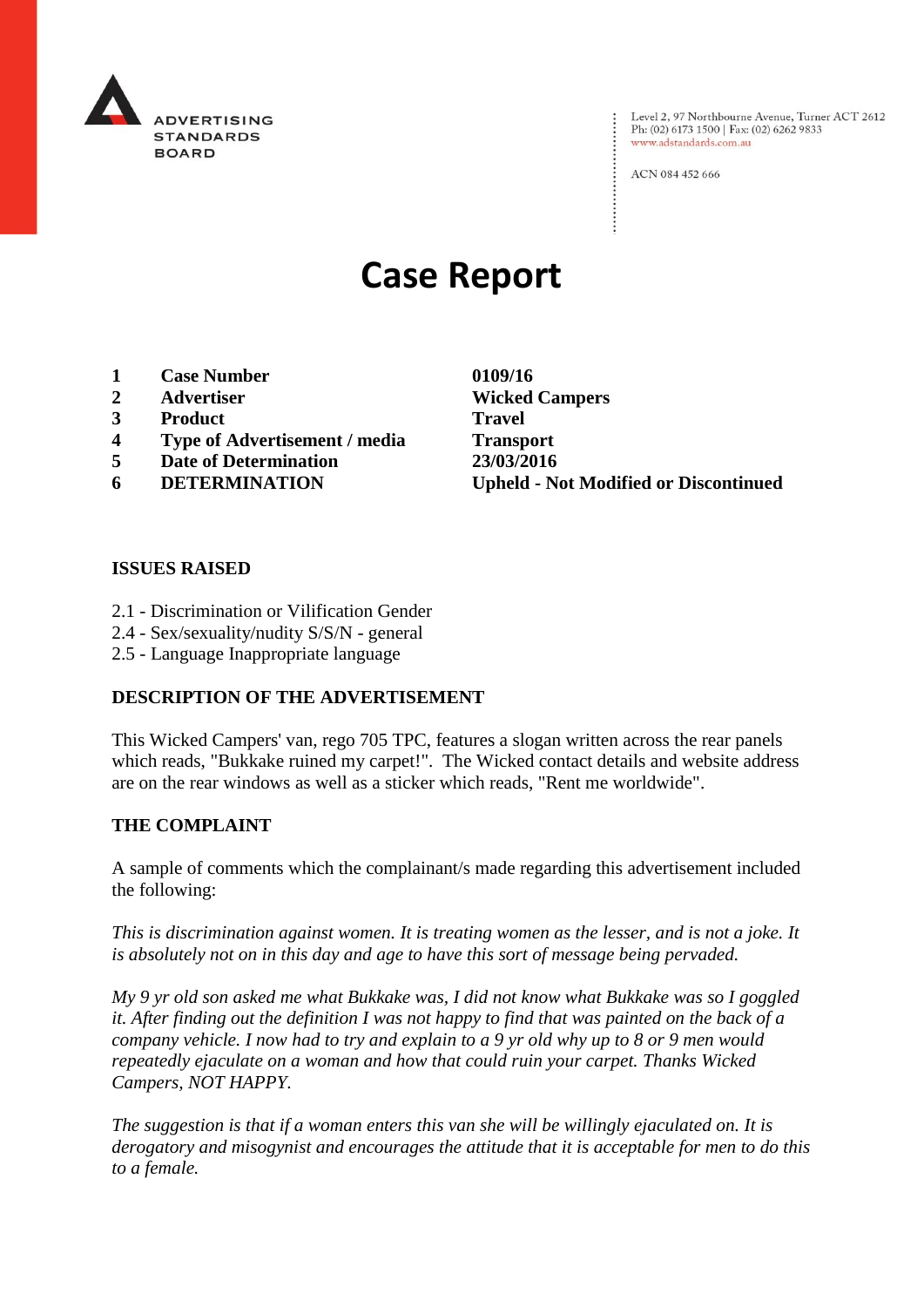*Additionally, because the term 'bukkake' is unusual, it encourages the observer, including children, to look up the word to discover its meaning.*

# **THE ADVERTISER'S RESPONSE**

Comments which the advertiser made in response to the complainant/s regarding this advertisement include the following:

*The advertiser did not provide a response.*

# **THE DETERMINATION**

The Advertising Standards Board ("Board") considered whether this advertisement breaches Section 2 of the Advertiser Code of Ethics (the "Code").

The Board noted the complainants' concerns that the advertisement discriminates against women and contains sexual language which is inappropriate for children to see.

The Board viewed the advertisement and noted the advertiser's response.

The Board considered whether the advertisement complied with Section 2.1 of the Code which requires that 'advertisements shall not portray or depict material in a way which discriminates against or vilifies a person or section of the community on account of race, ethnicity, nationality, gender, age, sexual preference, religion, disability, mental illness or political belief.'

The Board noted that this advertisement is a slogan on the rear of a Wicked Campers' van which reads, "Bukkake [sic] ruined my carpet".

The Board noted the complainants' concerns that the advertisement treats women as inferior and is discriminatory.

The Board noted that the Urban Dictionary definition of 'bukakke' is that it is a sex act involving groups of men or women.

The Board noted that the advertisement does not specify the gender of the bukakke participant and considered that the advertisement did not portray or depict material in a way which discriminates against or vilifies a person or section of the community on account of gender.

The Board determined that the advertisement did not breach Section 2.1 of the Code.

The Board then considered whether the advertisement was in breach of Section 2.4 of the Code. Section 2.4 of the Code states: "Advertising or Marketing Communications shall treat sex, sexuality and nudity with sensitivity to the relevant audience".

The Board noted that the term 'bukakke' is not part of the common vernacular and is not likely to be understood by most members of the community. The Board considered however